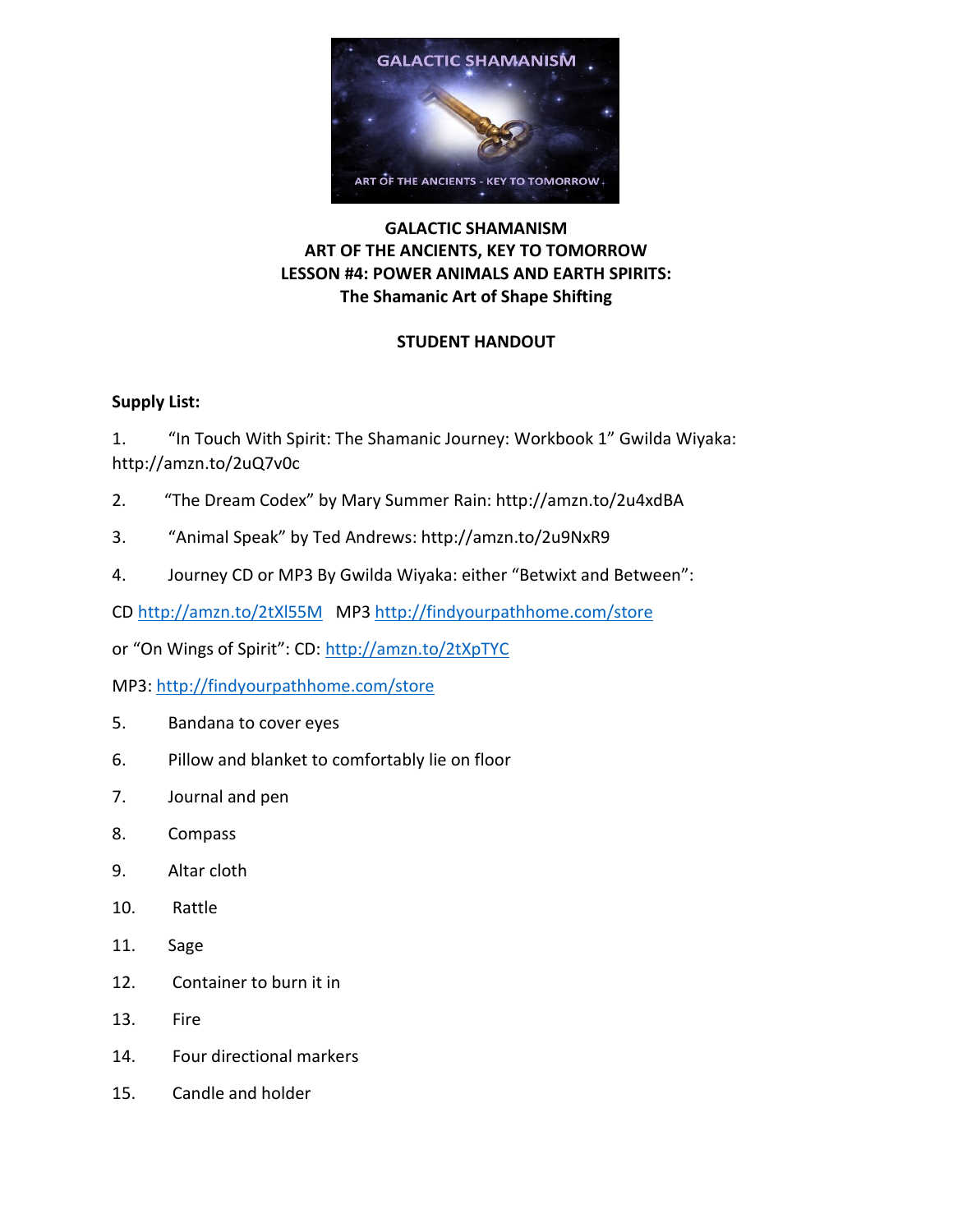### 16. Earthen bowl and water

#### **New Items**

17. Single terminated, clear quartz crystal

18. "Heartbeat of the Mother: Drumming for the Shamanic Dance" By StarFaihre: MP3: <http://findyourpathhome.com/store>

### **To set your altar:**

1) Smudge; yourself, all the participants, the room, and all the articles to be used.

2) Using your compass, align the altar cloth with the directions.

If your altar cloth has a directional pattern, place north at the top.

3) Starting in the east and working clockwise, place each directional stone or article, in the

corresponding direction; east (yellow), south (red), west (black), and north (white).

4) Place the candle, and candle holder, in the center.

5) Put water into the bowl. And place it in the north west corner of your altar cloth.

### **Activating the Altar:**

The Altar is activated using prayer. Start in the East, and work clockwise to South, West, and North, shaking your rattle, and evoking each direction:

### **Prayers:**

Call in the corresponding direction, with your customized prayers from Lesson 3 Sacred Space:

### **Test for Certificate of Completion**

Now that you have taken the fourth class in the Galactic Shamanism Series, you can choose to

take the test for completion located at:<https://www.findyourpathhome.com/class-material> and send a word doc to: touchin@findyourpathhome.com.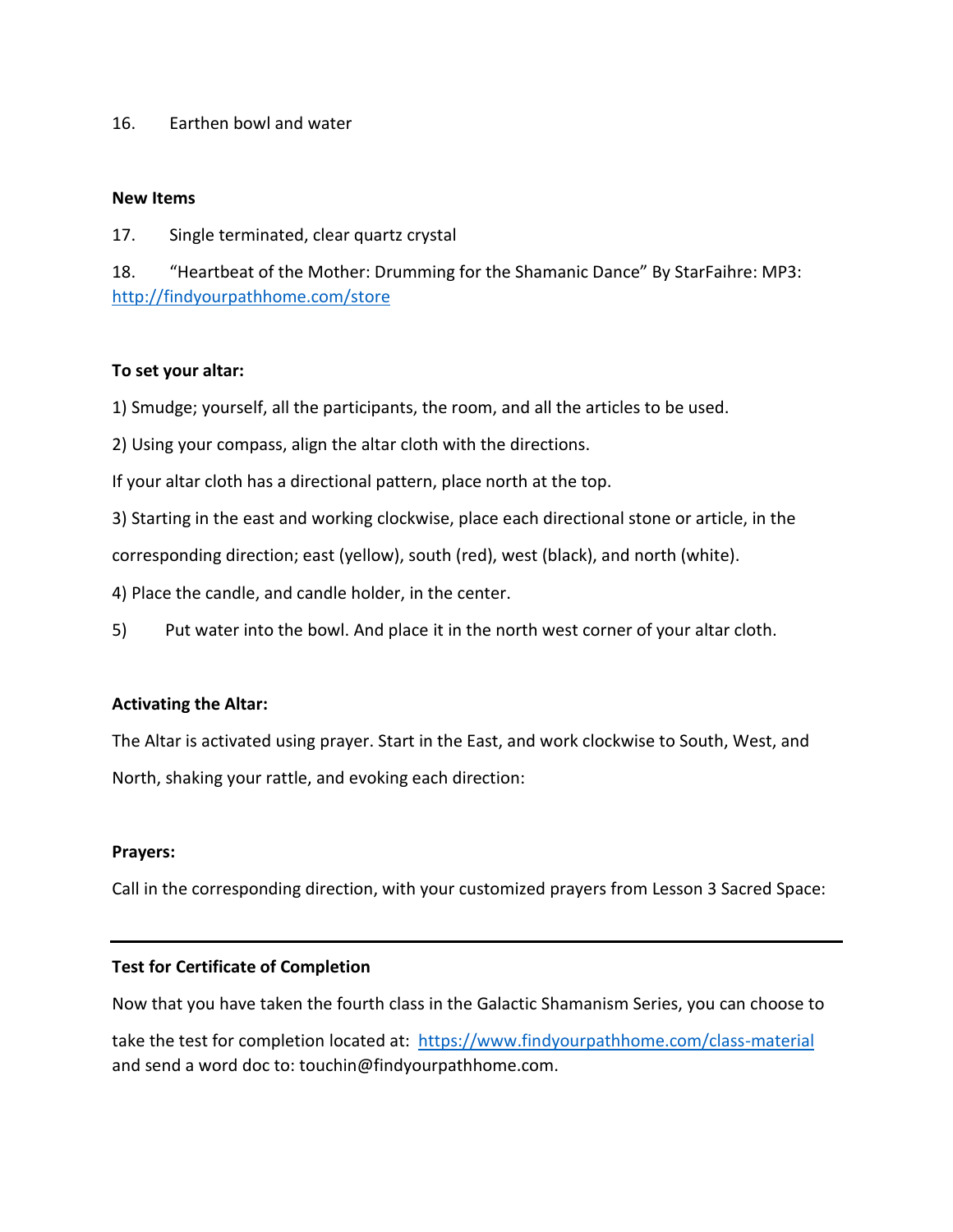Once a passing grade has been determined by a Path Home Certified Shamanic Instructor, you will be sent a certificate of completion for Class 4: Power Animals and Helping Spirits.

#### **Further Studies**

I sincerely hope you greatly benefit from these teachings, and that they support you and your loved ones during these times of rapid change.

The Galactic Shamanism: Art of the Ancients, Key to tomorrow: Of Earth series has six lessons.

The information builds upon itself, so it is important to take them in order.

#### **OF EARTH**

Class 1: The Medicine Wheel Class 2: Lower World Shamanic Journey Class 3: Sanctuary: Creating Sacred Space Class 4: Power Animals: The Shamanic Art of Shape Shifting Class 5: Elementals & Faery Folk Class 6: Omenology To be followed by: Galactic Shamanism: Art of the Ancients, Key to tomorrow:

### **OF STARS**

Lesson 7: Upper World Shamanic Journey Lesson 8: Spirit Guides and Angels: Connecting with Your Higher Self & Galactic Beings Lesson 9: Life Purpose Lesson 10: The Art of Shamanic Ceremony Lesson 11: The Dance of Shamanic Power (Chakras and Cauldrons of the Soul) Lesson 12: Manifestation We will continue to produce and offer more classes in these series.